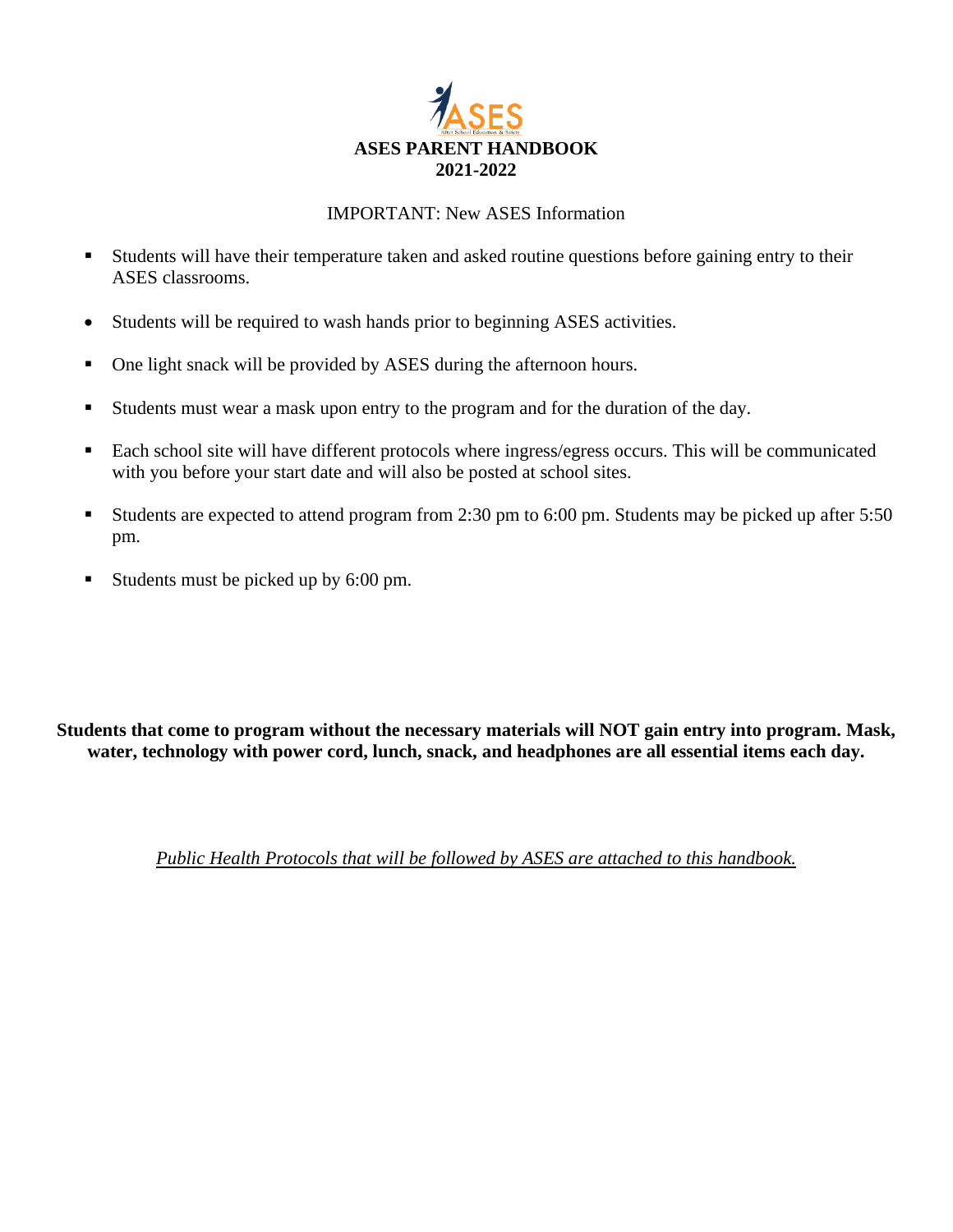







**Burbank Unified School District After School Education and Safety Program (ASES)** *in partnership with the Boys and Girls Club of Burbank*





### PHILOSOPHY

Inspired by the old saying "It takes a village," Burbank Unified School District offers an after-school program for children that incorporates play, teamwork, and academic enrichment. The District's After School Education and Safety (ASES) program, is designed around the key beliefs that all children can be exceptional, and every child can benefit from a high-quality after-school program. Every child is encouraged to join our program, regardless of race, color, gender, sexual orientation, or religion. We believe that, along with the application of traditional academics, children learn best through the relationships they build with others in their community.

We also believe adults should play essential roles in the academic, social, and emotional development of children. Parents and family members are the primary and most important teachers of their children. At ASES, we view ourselves not as "replacement parents," but as parent partners. We fully understand that parents entrust their children to us for only a brief period. But it is especially important to us that we make the most out of that time. We believe we can make a difference in the lives of the children enrolled in the program. Our staff is made up of qualified educators who strive to be role models and are passionate about changing the lives of others.

### MISSION

To enhance and enrich the lives of children as they become young adults.

### VISION

To provide a safe and caring environment in which all students can reach their fullest potential while gaining self-confidence.

### GOALS

Our program goals include:

- **Providing** for the well-being and development of children through an emotionally and physically safe environment, during the afterschool hours.
- **Impacting** the academic development and achievement of students by offering monitored practice time while assisting with homework.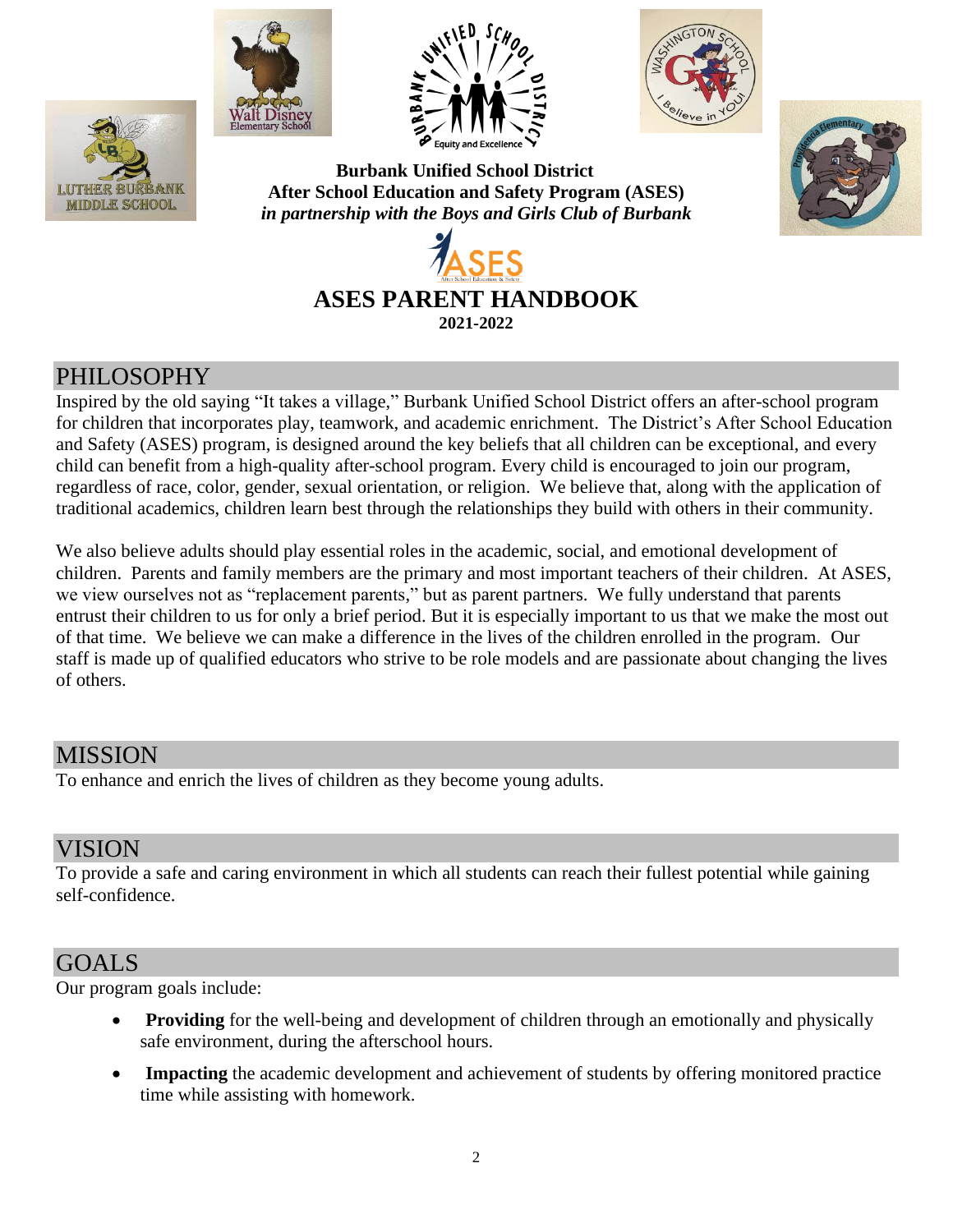- **Connecting** young people to one another, to caring adults, to the neighborhood, and to the greater community; by providing opportunities for leadership, input into program design, implementation, and decision making.
- **Involving** youth, staff, families, the community, and other stakeholders in continuous program improvement, and by providing input and feedback to ensure that we are meeting the needs of students.
- **Creating** an environment that moves children toward participating fully as contributing members of society by reflecting on the past, exploring the present, and inventing the future.
- **Offering** an opportunity for youth development by allowing students' voices to be heard.

The ASES program fosters the development of lifelong learners by integrating content areas through reading and literature, by providing lessons that accommodate multiple learning and teaching styles and by supporting teaching and learning through the content areas.

The ASES staff recognizes children's individual needs, strengths, and attributes. We understand the need for active involvement. To these ends, we promote cultural sensitivity and awareness of student differences. We encourage participation, cooperation, and creative expression. We also provide opportunities for fun and strengthening students' academic skills.

## PARENTAL COLLABORATION

All parents, guardians, and family members are encouraged to approach children, staff, and other parents, guardians, and family members with appropriate conduct:

- Parents/guardians are expected to collaborate with the program staff by encouraging their children to follow program rules.
- Parents/guardians are expected to cooperate in resolving issues and must acknowledge and return all required paperwork promptly.
- Parents are required to notify the Site Coordinator immediately, in writing, of any changes in emergency information, residence, telephone numbers, or persons on the pick-up list.
- Parents/guardians should never attempt to discipline children other than their own.
- Vulgar language, threats, verbal and physical intimidations, and physical violence will not be tolerated.

*Please note that violations of these expectations may result in your child being dis-enrolled from the program.* 

### STUDENT COMPONENTS

The ASES Program operates from the end of each school day until dismissal at 6:00 p.m. Children are supervised by trained Classroom Leaders. ASES daily routines include time for snacks, homework assistance, and enrichment activities linked to the core academic curriculum. Each day, students are also engaged in recreation activities as well as prevention/intervention activities, and clubs.

Parents, please take note:

- Go through your child's backpack daily, or to have your child go through it daily to make sure your child carries multiple pencils, erasers, and other necessary school supplies.
- Review your child's agenda and/or homework assignments daily, as students often do not complete their homework during the ASES program.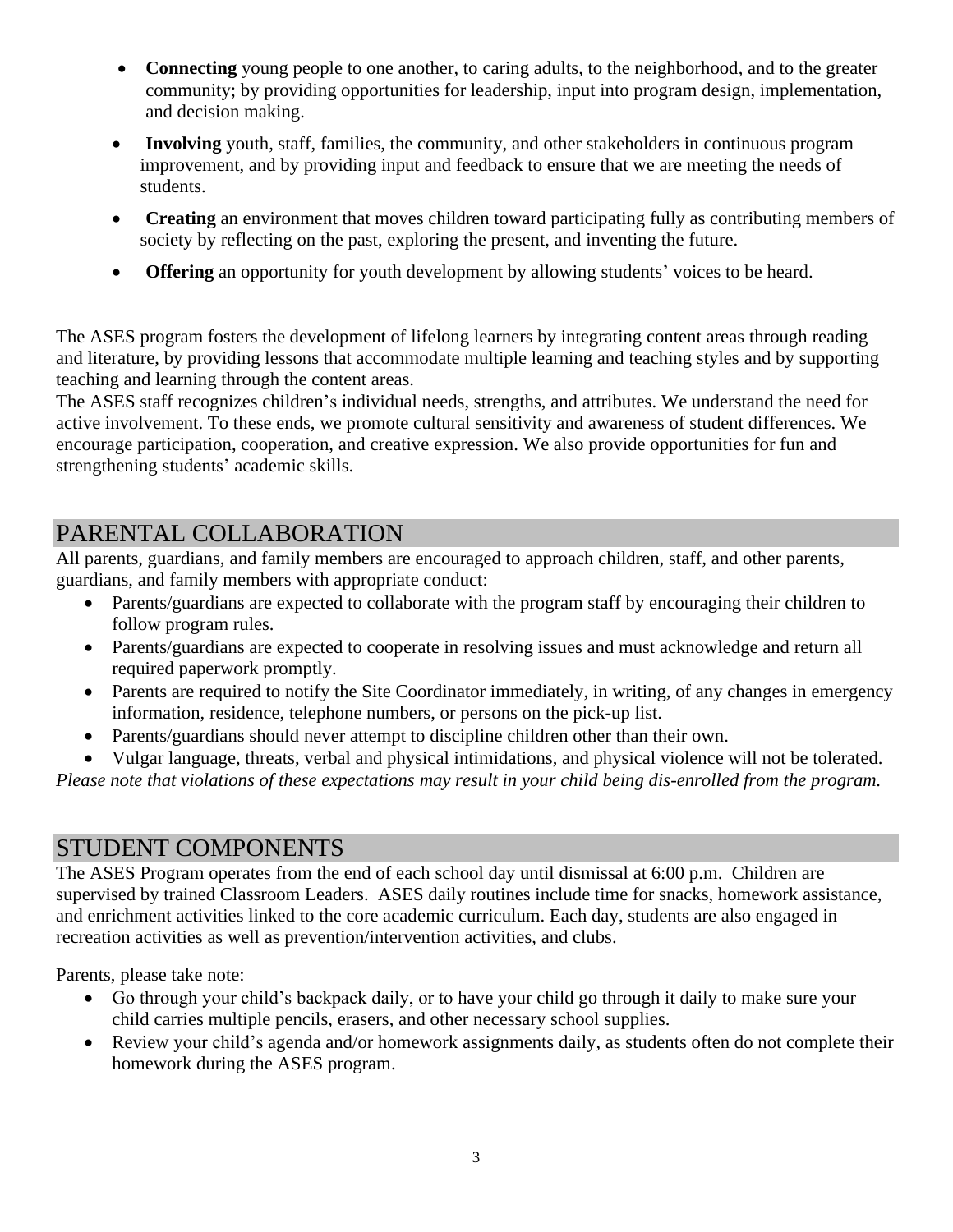# DISCIPLINE

*It is our goal to be able to share something positive about your child with you each day we have an opportunity for a conversation.* 

We believe in positive intervention, not punishment. The difference is that positive intervention is proactive whereas punishment is reactive. ASES staff will make every effort to try to intervene and offer positive alternatives and solutions to problematic behavior. However, if ASES student participants continually engage in disruptive behavior or do not follow program rules and expectations, disciplinary measures will be utilized. The same rules and expectations that students follow at school apply to ASES. For more information about the District's policies and regulations related to student discipline, **please refer to your school's Parent Handbook** and the **Annual Notification to Parents and Guardian. For District policy information, please visit the District's website, [www.burbankusd.org.](http://www.burbankusd.org/)**

If ASES staff determines that your child is jeopardizing the safety and quality of the program for other participants, he/she will be sent to the Site Coordinator. The Site Coordinator shall determine the appropriate course of action on a case-by-case basis.

- Generally, on a  $1<sup>st</sup>$  offense, you will be contacted, and a referral (which details the offense) will be written-up. You may be asked to pick up your child immediately or receive notification of a suspension or removal from the program, depending on the specific offense. Also, the program director and school principal may be contacted.
- Should a second offense occur during the school year, you will again be contacted, and a referral will be written up.
- A third offense will result in your child being dis-enrolled from the program. If your student is disenrolled from the program, he/she may be eligible to re-enroll the following school year, but he/she is not guaranteed enrollment.

\*Depending on the severity of a student's behavior issue, you may be asked to pick up your child immediately. For severe infractions that cause significant safety issues for your child, other children, or staff, you may receive notification of a suspension or removal from the program, even if occurring on a first offense.

In the ASES program, **students are expected to always behave appropriately.** Fighting, pushing, shoving, and horseplay are prohibited. Also prohibited are verbal comments that may, in nature be perceived by the program director as intimidating, harassing, or intended to provoke a conflict.

Students who are cooperative, respectful, and demonstrate good behavior and citizenship are rewarded in several ways. These may include holiday celebrations, reward box trinkets, raffle drawings, special treats, and field trips. Please encourage your child to follow the rules and regulations for the purpose of being a good citizen. The rewards are meant to reinforce this.

Behavior Expectations: 1) Be Safe 2) Be Respectful 3) Be Responsible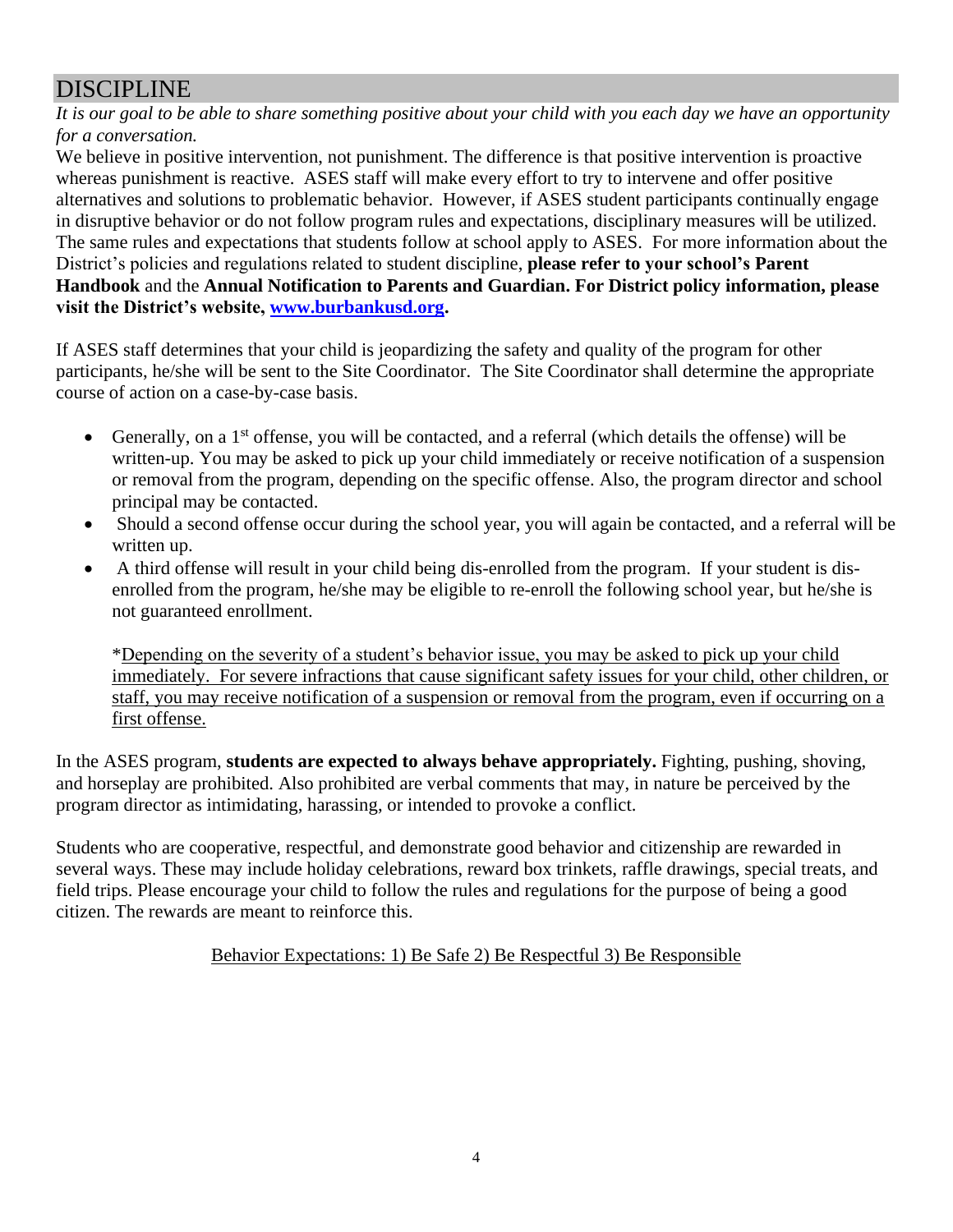# DAILY SCHEDULE

Hours: End of each school day dismissal to 6:00 p.m. (on all days when school is regularly scheduled)

| $\bullet$ Snack            | $15 \text{ min.}$ |
|----------------------------|-------------------|
| • Homework Assistance      | 55 min.           |
| • Physical Activity        | 55 min.           |
| • Literacy, Math, and/or   |                   |
| <b>Enrichment Activity</b> | 55 min.           |

Our program includes active engagement opportunities such as:

| <b>Physical Activities</b> | Enrichments            | Clubs        |
|----------------------------|------------------------|--------------|
| Soccer                     | Fun Literacy           | Cooking      |
| Ping Pong                  | <b>Math Activities</b> | Science      |
| Basketball                 | <b>Board Games</b>     | Arts/Crafts  |
| <b>Tennis</b>              | Computer Lab           | Architecture |
| Football                   | <b>Chess</b>           | Gardening    |

## HOMEWORK ASSISTANCE

Students are provided with time to work on homework daily, Monday-Thursday.

Homework - All ASES students are expected to:

- Bring materials and assignments daily.
- Make the effort to complete the homework on their own before asking for help.
- Complete the most difficult/lengthy assignments first.
- Manage their time to complete homework during the afterschool program.
- Work quietly while others are completing their homework.
- Ask the classroom lead for assistance when they miss or do not understand an assignment.

Things to do when done with Homework:

| Check work for errors | Study for a test   | Be a homework buddy      |
|-----------------------|--------------------|--------------------------|
| Read a book           | Review flash cards | Make a visual dictionary |

### TECHNOLOGY– Student Use of Technology

Technological resources are provided by the school district and must be used in a responsible and proper manner for the advancement of student learning. Any student who violates the Burbank Unified School District Technology Policy will lose his/her computer privileges. Further consequences may apply if necessary.

At the beginning of each school year, parents/guardians receive a copy of the District's Technology Use Policy and administrative regulation regarding access by students to the internet and on-line sites. This same district policy applies during the ASES program hours. The District's Technology Policy may be viewed on the District's website, [www.burbankusd.org.](http://www.burbankusd.org/)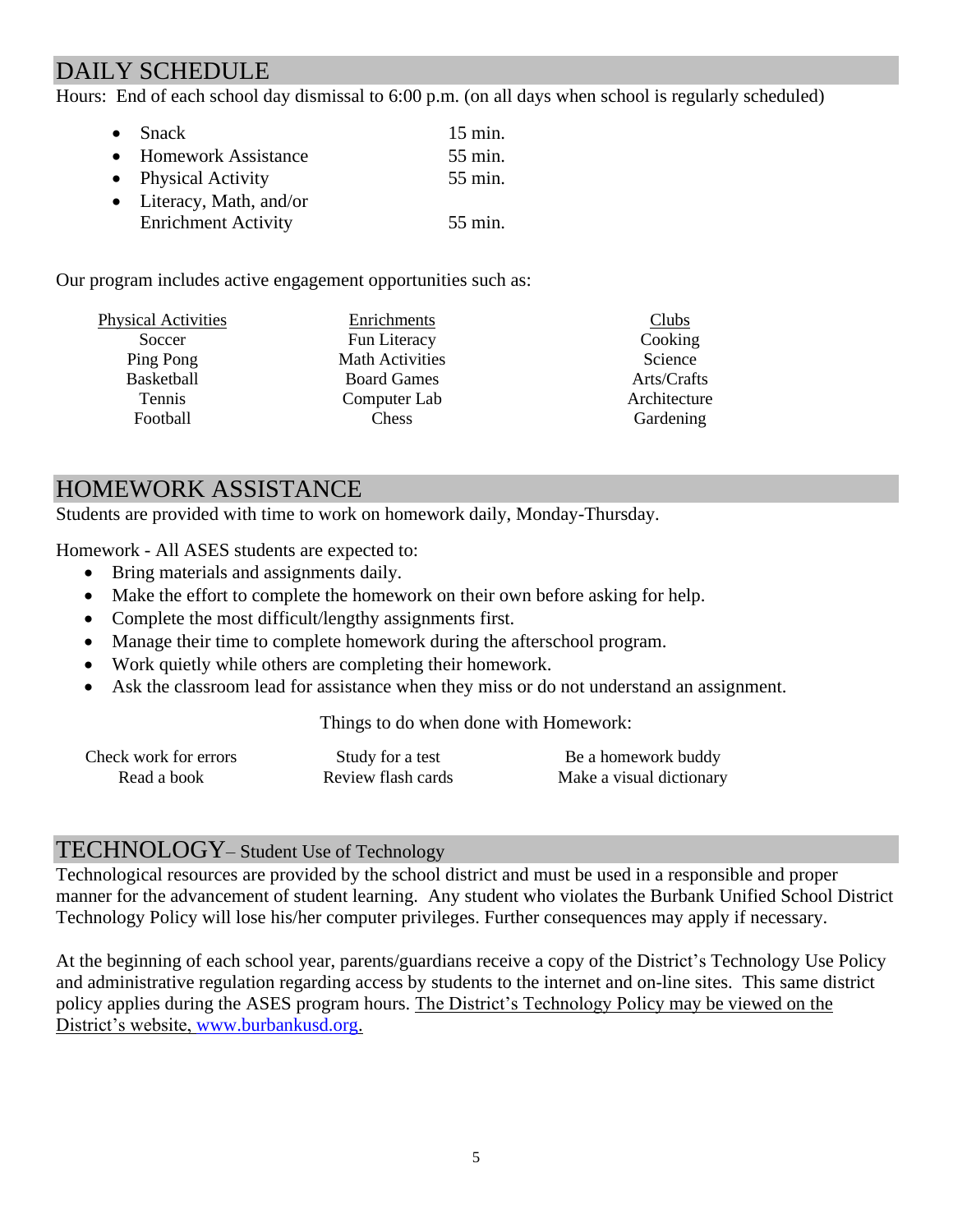## **ATTENDANCE**

**In the ASES program, all students are expected to participate every school day until 6:00 p.m.** Parents of students with more than 3 unexcused absences ("no shows") will be contacted by the Site Coordinator and the student will be removed from the program. If a student is going to be absent, the parent is expected to send a note to the ASES site coordinator prior to the absence or call the ASES program at the school site and leave a message for the ASES Site Coordinator prior to the beginning of program for that day.

#### The following are the numbers to call for each site: **Walt Disney Elementary ASES (818)729-0135, George Washington Elementary ASES 818-729-5750 Ext. 11615**, **Providencia Elementary ASES (818)558-5473, and Luther Middle ASES 818-558-4646 ext. 20705**

All students must be signed-out of the program each day, either by their parents or by those designated by parents. At the middle school program, there are self-sign out forms available for students to sign themselves out with parent permission.

Should a student be picked up prior to the close of program at 6:00 p.m., his/her parents or guardians are expected to fill-out an early release form that indicates the reason for the early pick up with a specific code. This must be done each day a child will be picked up early. *Please be considerate of our staff and arrive no later than 6:00 pm to pick up your child. Your child's fourth late pickup of after 6:00 pm shall result in removal from ASES. Students picked up after 6:00 p.m. will need to fill out a Late Pick-Up Notice and be charged \$2.00 per minute. Fees start accruing at 6:00 pm.*

If a child is not picked up by 6:00 p.m. and the ASES staff has not heard from the parent, staff will begin calling emergency contacts listed on the registration packet. Failure to receive parental notification by 6:30 p.m. will result in staff contacting Burbank Police Department.

Attendance will be taken each day by Program Leads. If a student is absent, the Site Coordinator will check to see if the student was in school during the school day. Follow-up with parents/guardians will occur when students are not in attendance in the after-school program but attended school during the instructional day. Please be aware that the ASES staff cannot search for students; it's the student's responsibility to sign into ASES immediately after school.

Parents or guardians are required to turn in a written note to the Site Coordinator if a student is going to be absent for a reasonable cause. **However, please be informed that any type of absence or early pick-up from the program may be cause for termination.** This allows for regular attendees to continue benefiting from the program and bring in students from the waiting list.

The ASES Program is funded through a State grant. This grant requires attendance accounting that demonstrates a target number of students are served each day. **It is critical that the students enrolled attend ASES every school day.** The dismissal of students prior to the end of the program can result in the student being automatically dis-enrolled from the ASES program. Families with special situations need to discuss them with the Site Coordinator.

## EARLY RELEASE POLICY – BEST INTEREST OF THE CHILD

The Best Interest of the Child is defined in the after-school program funded by the California Department of Education ASES grant, as pertaining to the needs of a child or a family that can be met by making necessary modifications or accommodations in the after-school programming day. These adjustments are made on an individual basis after reviewing the information provided by children and families and determining that such adjustments will serve in the Best Interest of the Child.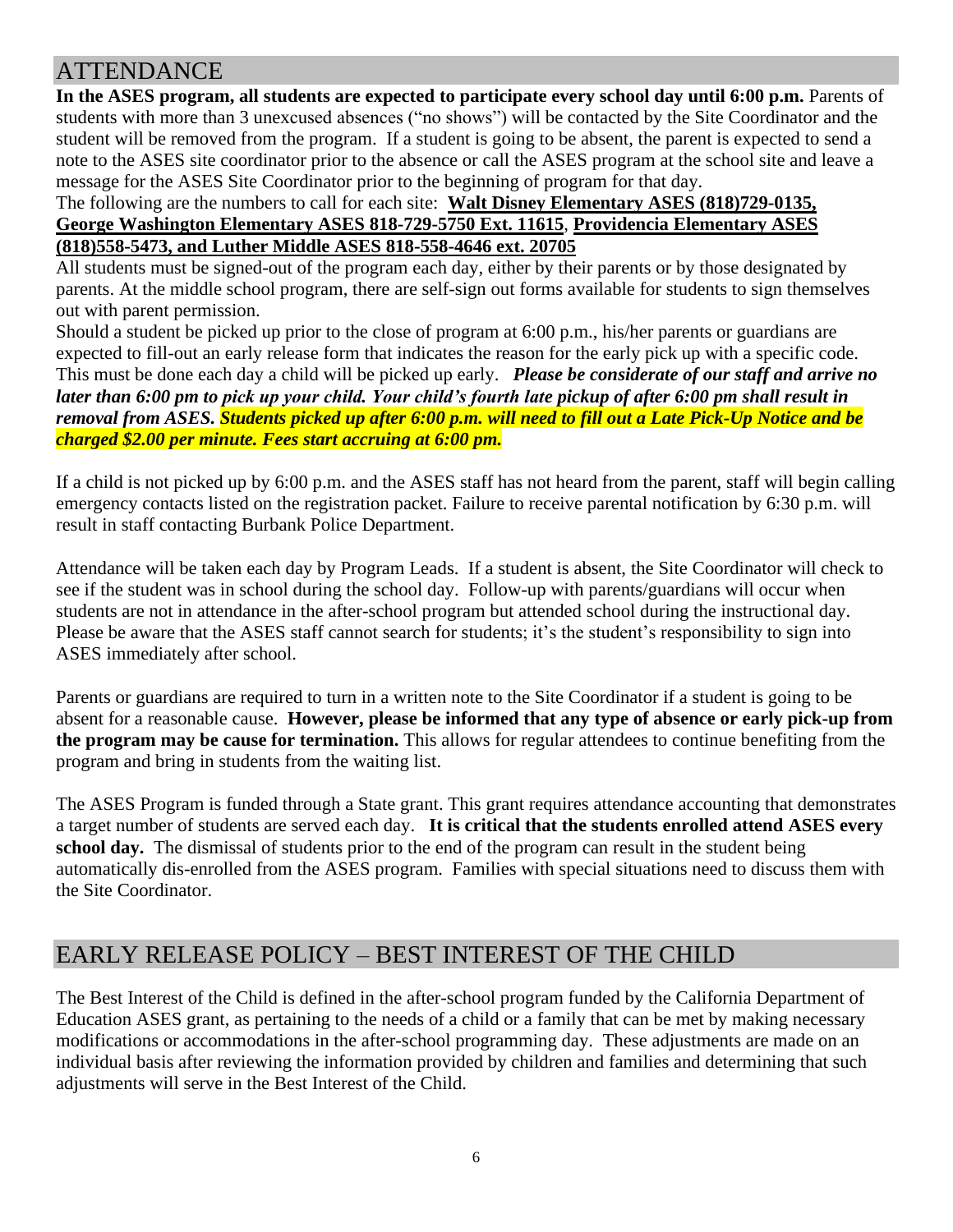Please see your Site Coordinator to complete an early release policy form to keep on file if you know dates in advance. The following information will be needed:

**\***Child's name **\***Parent/Guardian's name and signature **\***Date or range of dates for early release \*Reason for making the request, a note for verification purposes from a representative regarding the condition.

The Site Coordinator will review the request and discuss it with the ASES Program Director. If it is determined that the request reflects the Best Interest of the Child, then the request will be granted. The Site Coordinator will make every effort to reach an agreeable solution*. An early release form must be filled out each day (of an early release request), along with signing the regular sign in/out form and putting a code.* 

#### **Please be mindful that "Early Releases" must be kept to a minimum to be in compliance with the ASES State Grant.**

## HEALTH & SAFETY

All children must:

- Be signed out by parent/guardian.
- Only be released to authorized persons (with identification);
- Remain under staff supervision until parent, guardian, or authorized person signs him/her out.

ASES does not receive medical information turned into the regular school day so please communicate that with ASES staff, if needed. Any medication that is, or may be needed, must be provided to the ASES staff along with the ASES medication form.

Forms need to be completed and turned in to the Site Coordinator for any student to be released to other adults or siblings over the age of 18. You may contact your Site Coordinator for any forms.

At the middle school, students may sign themselves out, after parent/guardian completes the self-sign out form.

### ILLNESS

If your child shows signs of an oncoming illness, please keep him/her home, both for your child's wellbeing and for that of the other children and their families. **Please call us if you know that your child is not coming to school on a given day. A written note must be turned in to the On-Site Coordinator to understand their absences.** 

We are required to look for symptoms of colds, over-fatigue, and/or contagious diseases. You will be called to pick-up your child if he or she shows any signs of illness, elevated temperature, vomiting, or diarrhea. In such cases, children will be isolated until you arrive. If you cannot be reached, we will notify the person listed on your child's pick-up list or emergency card.

## FIRST AID

Every effort will be made to ensure the safety of your child. Unfortunately, minor accidents may occur. When a minor injury occurs, we will care for it at ASES and a form indicating the accident will be put on the child's sign in/out sheet. We generally have staff during operating hours who are CPR and emergency First Aid trained.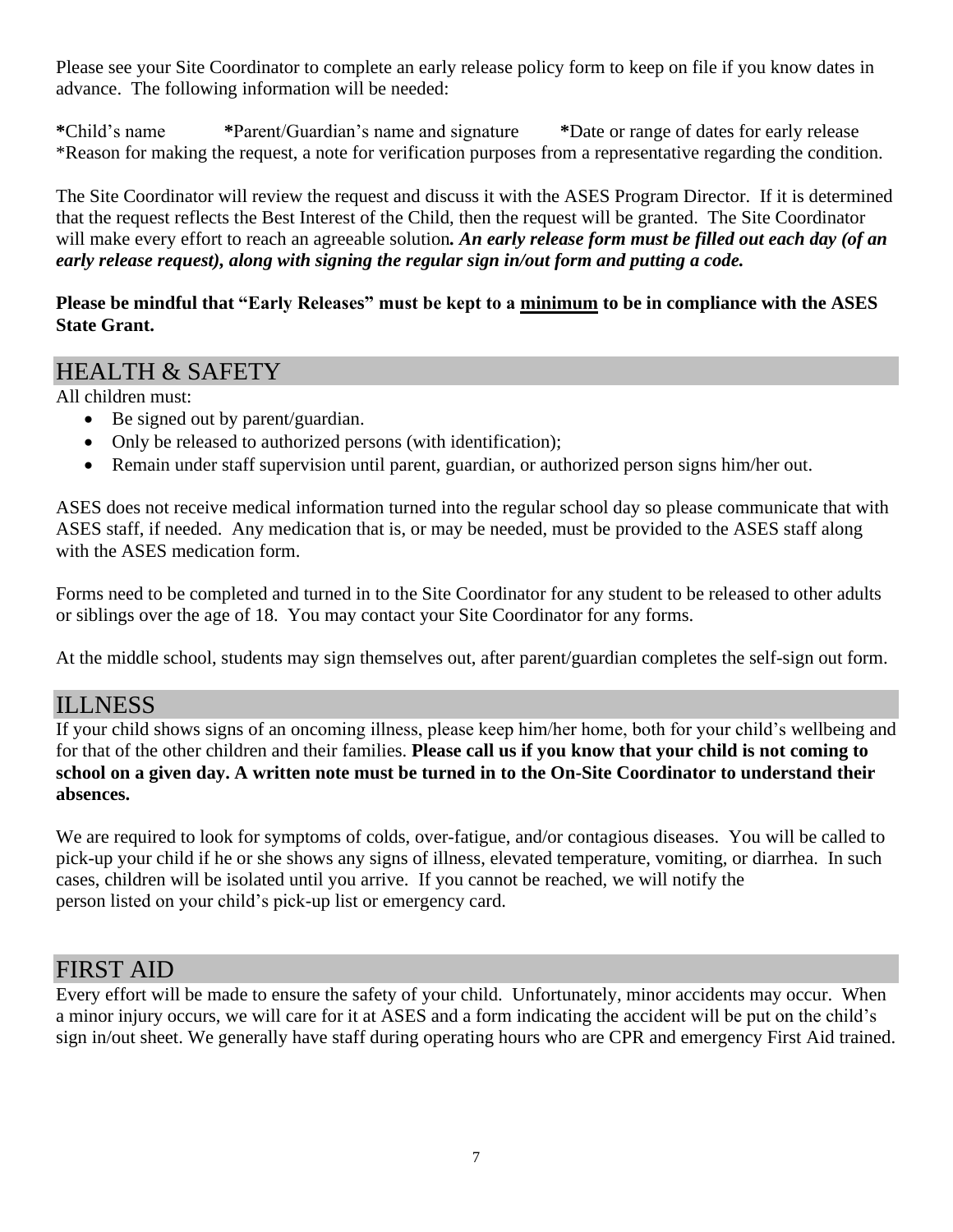

### **BURBANK UNIFIED SCHOOL DISTRICT**

 Child Development Department 1900 WEST OLIVE AVENUE BURBANK, CALIFORNIA 91506-2460 TELEPHONE (818) 729-4424 • FAX (818) 729-4427

### **EARLY RELEASE POLICY**

The ASES grant (Education Code 8483) requires that programs stay open until 6:00 pm and for a minimum of 15 hours per week. Children may, however, leave the program (early) under specific conditions established by the program. Requests to leave early must be made in advance and in writing.

When students participating in the ASES Program need to be released early, parents must complete the "Early Release Form" which would specify the day and time. If a child needs to leave early "on all Tuesdays for example," the form may be filled out for specific days, instead of dates. This form will be then kept on file with the Program Coordinator.

Only those individuals whose names are on file will be allowed to fill out an "early release form" and check the child out from the program.

In the Burbank Unified School District, a child enrolled in the ASES Program may be released early (prior to 6:00 p.m.) based on the following conditions:

Students are expected to attend ASES from 2:30 pm to at least 5:50 pm

- (1) Extra-Curricular activities/Parallel Programs: Students participating in other recreational programs, such as soccer, basketball, dance, or music lessons, etc., as long as an agreement or partnership with the program exits, thus making this parallel program the child's enrichment component and extracurricular activity. A note will be required from the program stating dates and periods of time regarding the child's participation in the activity.
- (2) Safety/Dark 30: At certain times during the school year, sunset can be as early as 5:00 p.m. In the Best Interest of the Child, we have the following policy: Children who walk home with a parent, guardian, or other designated person will be allowed to leave the program 30 minutes before sunset. Weather conditions may also apply.
- (3) Family Matters: When family emergencies such as death in the family, catastrophic incidents, etc. occur and students are absent, students will be excused. In such cases, please send a note as soon as possible to the ASES Program Coordinator so staff may be sensitive to the student's feelings and needs.
- (4) Routine Appointments: From time to time, it is expected that children will have routine appointments (doctor, dentist, etc.) that cannot be made during another time of the day. Parents may pick up their students early from the after-school program for these necessary, routine appointments. It is expected that these appointments are the exception, rather than the rule.
- (5) Sickness: If a child becomes sick during the program, the Coordinators will call home for him/her to be picked up.
- (6) Other Conditions: Especially on safety and best interest of the child determined on a case-by-case basis by the After School Program staff.

Whatever the case may be, program staff will record the date and time of the early release departure of the child. There are many students interested in attending the ASES program and limited space is available. It is